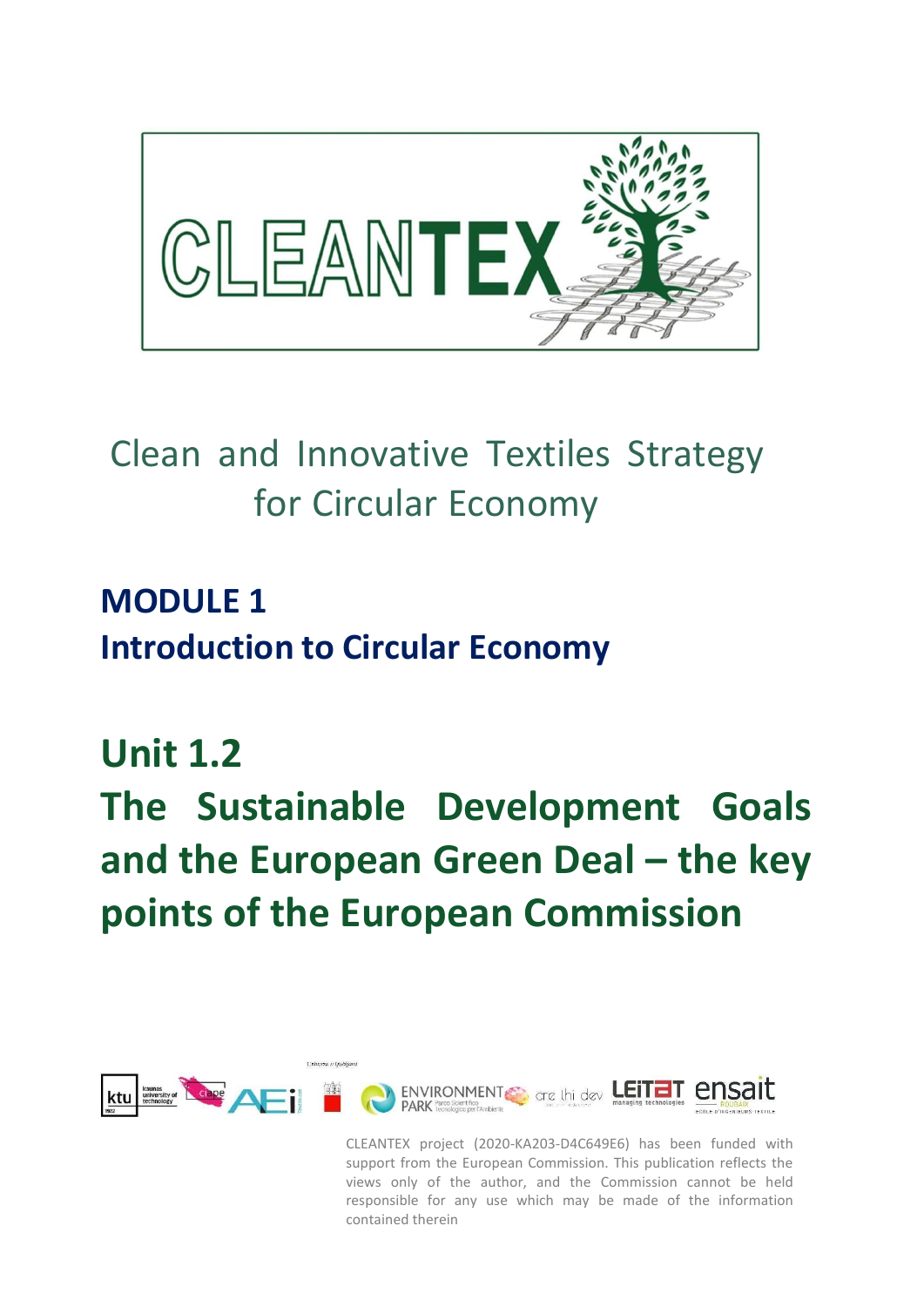## The importance of sustainable development

By now we've all likely heard mention of sustainable development & design; while the general concept is fairly straightforward and widely accepted as a good idea in theory, many individuals don't fully understand the impact of, (and critical need for,) such developmental practices.

The Brundtland Commission defines sustainable development as:

"Development that meets the needs of the present without compromising the ability of future generations to meet their own needs."



This sums it up for the most part, but as expected, there are many initiatives that must be implemented to back up this crucial global objective. If you've ever wondered what sustainable development really means, or why it is so important to life on our planet, read on for more information…

Over the past two decades in particular, economic growth has come at the expense of the environment. Earth's natural resources have been used in ways that are environmentally inefficient and wasteful, with dangerous consequences such as decreased air quality and overall climate change.

Sustainable development is a carefully planned strategy to embrace growth while using resources

more efficiently, with utmost consideration of immediate and long-term benefits for our planet and the humans who live on it.

There are 3 primary objectives of sustainable development:

- Economic growth building a strong, competitive economy, by ensuring that sufficient land of the right type is available in the right places and at the right time to support growth and innovation; and identifying then coordinating development requirements.
- Environmental protection contributing to protecting and enhancing our natural and developed environment, while helping to improve biodiversity, use natural resources wisely, minimizing waste and pollution, and adapting to and helping to decrease climate change, including a global shift to low-carbon economy.
- Social inclusion supporting strong, vibrant and healthy communities by providing the supply of housing required to meet the needs of present and future generations; and by creating a high-quality of development, with accessible local services that reflect the community's needs and support its health, social and cultural well-being.

These are applied across all sectors of development, including:

- urbanization
- agriculture
- infrastructure
- energy use
- water availability
- transportation

To achieve effective sustainable development, the 3 primary objectives must be applied simultaneously, interacting with one another in a consistent, committed effort.

Applying these strategies to development means that cities must embrace low-carbon growth and public transportation, climate-smart agriculture, preservation of natural resources and greater efficiency in energy and the global supply chain.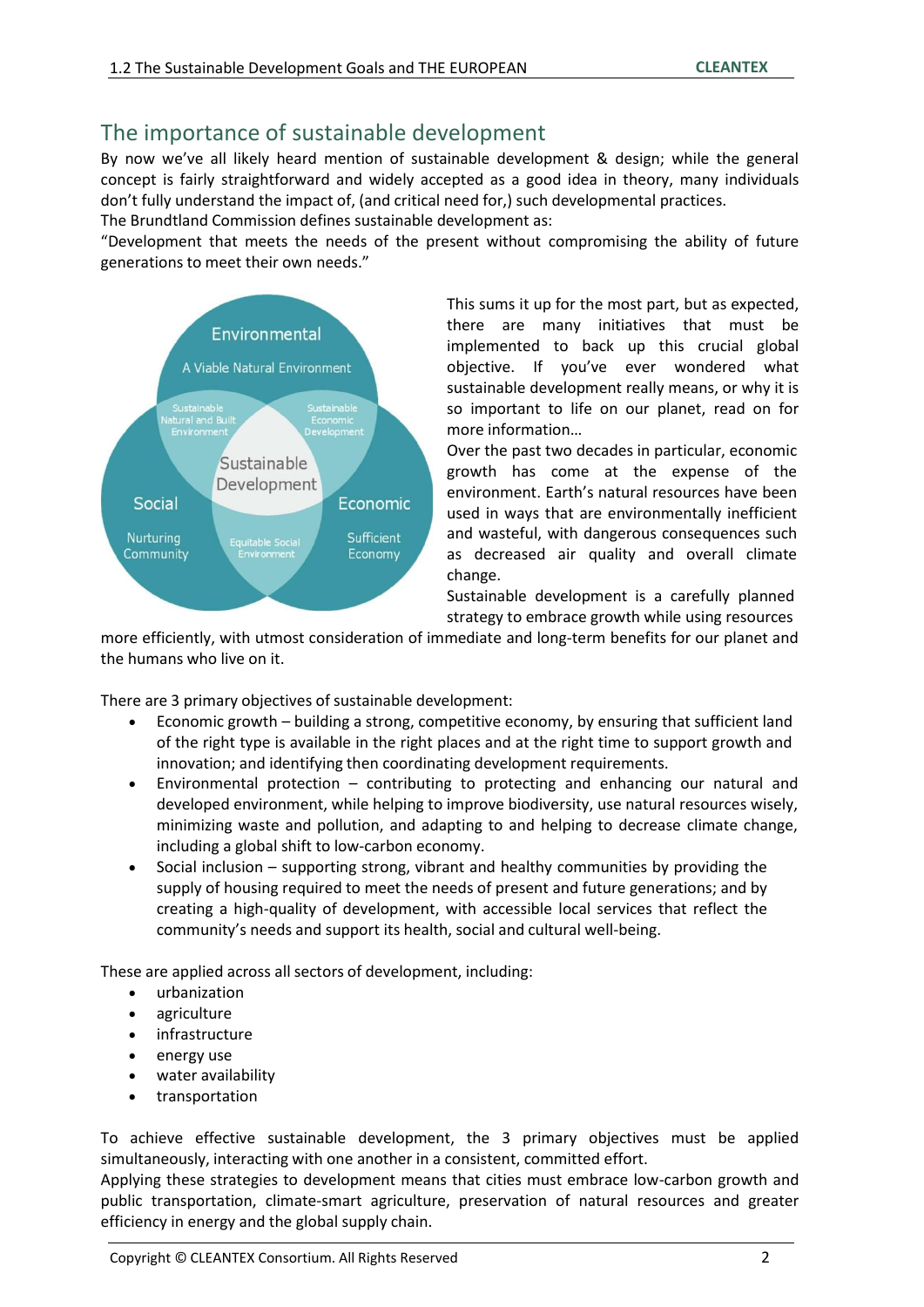Sustainable development practices help countries grow in ways that adapt to the challenges posed by climate change, which will in turn help to protect important natural resources for ours and future generations.

By the year 2050, it is estimated that our global population will likely reach 9 billion people. The challenge of sustainable development is to move forward in such a way that every single one of these people will be able to enjoy a substantial quality of life without being detrimental to our natural resources.

## The ultimate goals of sustainability

The 2030 Agenda for Sustainable Development, adopted by all United Nations Member States in 2015, provides a shared blueprint for peace and prosperity for people and the planet, now and into the future. At its heart are the 17 Sustainable Development Goals (SDGs), which are an urgent call for action by all countries - developed and developing - in a global partnership. They recognize that ending poverty and other deprivations must go hand-in-hand with strategies that improve health and education, reduce inequality, and spur economic growth – all while tackling climate change and working to preserve our oceans and forests.

The SDGs build on decades of work by countries and the UN, including the UN Department of Economic and Social Affairs

- In June 1992, at the Earth Summit in Rio de Janeiro, Brazil, more than 178 countries adopted Agenda 21, a comprehensive plan of action to build a global partnership for sustainable development to improve human lives and protect the environment.
- Member States unanimously adopted the Millennium Declaration at the Millennium Summit in September 2000 at UN Headquarters in New York. The Summit led to the elaboration of eight Millennium Development Goals (MDGs) to reduce extreme poverty by 2015.
- The Johannesburg Declaration on Sustainable Development and the Plan of Implementation, adopted at the World Summit on Sustainable Development in South Africa in 2002, reaffirmed the global community's commitments to poverty eradication and the environment, and built on Agenda 21 and the Millennium Declaration by including more emphasis on multilateral partnerships.
- At the United Nations Conference on Sustainable Development (Rio+20) in Rio de Janeiro, Brazil, in June 2012, Member States adopted the outcome document "The Future We Want" in which they decided, inter alia, to launch a process to develop a set of SDGs to build upon the MDGs and to establish the UN High-level Political Forum on Sustainable Development. The Rio +20 outcome also contained other measures for implementing sustainable development, including mandates for future programmes of work in development financing, small island developing states and more.
- In 2013, the General Assembly set up a 30-member Open Working Group to develop a proposal on the SDGs.
- In January 2015, the General Assembly began the negotiation process on the post-2015 development agenda. The process culminated in the subsequent adoption of the 2030 Agenda for Sustainable Development, with 17 SDGs at its core, at the UN Sustainable Development Summit in September 2015.
- 2015 was a landmark year for multilateralism and international policy shaping, with the adoption of several major agreements:
	- Sendai Framework for Disaster Risk Reduction (March 2015)
	- Addis Ababa Action Agenda on Financing for Development (July 2015)
	- **Transforming our world: the 2030 Agenda for Sustainable Development with its 17** SDGs was adopted at the UN Sustainable Development Summit in New York in September 2015.
	- Paris Agreement on Climate Change (December 2015)
- Now, the annual High-level Political Forum on Sustainable Development serves as the central UN platform for the follow-up and review of the SDGs.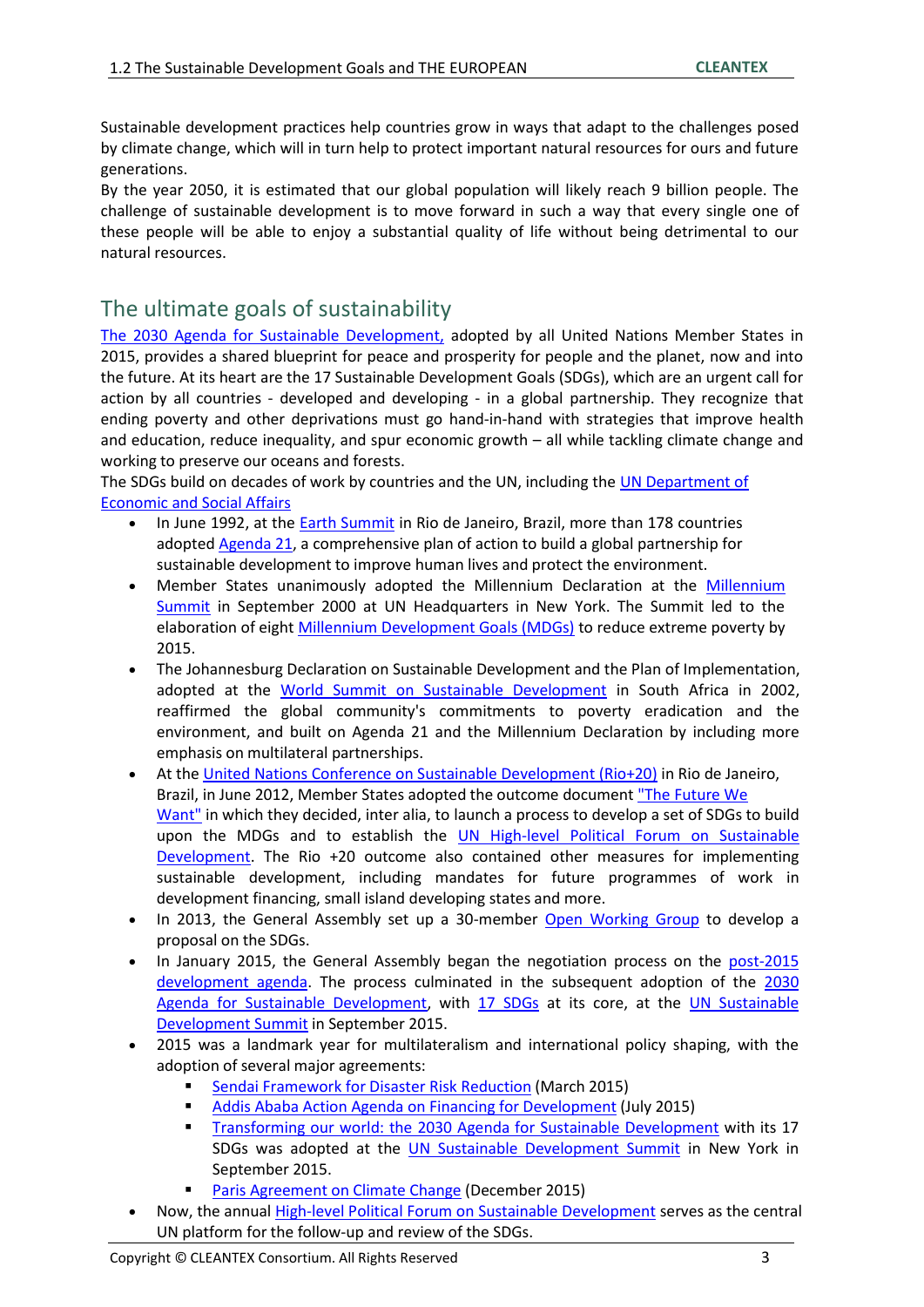Today, the Division for Sustainable Development Goals (DSDG) in the United Nations Department of Economic and Social Affairs (UNDESA) provides substantive support and capacity-building for theSDGs and their related thematic issues,

including water, energy, climate, oceans, urbanization, transport, science and technology, the Global Sustainable Development Report (GSDR), partnerships and Small Island Developing States. DSDG plays a key role in the evaluation of UN systemwide implementation of the 2030 Agenda and on advocacy and outreach activities relating to the SDGs. In order to make the 2030 Agenda a reality, broad ownership of the SDGs must translate into a strong commitment by all stakeholders to implement the global goals. DSDG aims to help facilitate this engagement.

## The European Green Deal

The European Commission today presented The European Green Deal – a roadmap for **making the EU's economy sustainable** by turning climate and environmental challenges into opportunities across all policy areas and making the transition just and inclusive for all.

President Ursula **von der Leyen** said: *'The European Green Deal is our new growth strategy – for a growth that gives back more than it takes away. It shows how to transform our way of living and working, of producing and consuming so that we live healthier and make our businesses innovative. We can all be involved in the transition and we can all benefit from the opportunities. We will help our economy to be a global leader by moving first and moving fast. We are determined to succeed for the sake of this planet and life on it – for Europe's natural heritage, for biodiversity, for our forests and our seas. By showing the rest of the world how to be sustainable and competitive, we can convince other countries to move with us.*'

Executive Vice-President Frans **Timmermans** added *'We are in a climate and environmental emergency. The European Green Deal is an opportunity to improve the health and well-being of our people by transforming our economic model. Our plan sets out how to cut emissions, restore the health of our natural environment, protect our wildlife, create new economic opportunities, and improve the quality of life of our citizens. We all have an important part to play and every industry and country will be part of this transformation. Moreover, our responsibility is to make sure that this transition is a just transition, and that nobody is left behind as we deliver the European Green Deal.'* The European Green Deal provides a roadmap with actions to boost the efficient use of resources by moving to a clean, circular economy and stop climate change, revert biodiversity loss and cut pollution. It outlines investments needed and financing tools available, and explains how to ensure a just and inclusive transition.

The European Green Deal covers **all sectors of the economy**, notably transport, energy, agriculture, buildings, and industries such as steel, cement, ICT, textiles and chemicals.

To set into legislation the political ambition of being the world's first climate neutral continent by 2050, the Commission will present within 100 days the first '**European Climate Law'**. To reach our climate and environmental ambition, the Commission will also present the Biodiversity Strategy for 2030, the new Industrial Strategy and Circular Economy Action Plan, the Farm to Fork Strategy for sustainable food and proposals for pollution-free Europe. Work will immediately start for upping Europe's 2030 emissions targets, setting a realistic path to the 2050 goal.

Meeting the objectives of the European Green Deal will require **significant investment**. Achieving the current 2030 climate and energy targets is estimated to require €260 billion of additional annual investment, representing about 1.5% of 2018 GDP. This investment will need the mobilisation ofthe public and private sectors. The Commission will present in early 2020 a Sustainable Europe Investment Plan to help meet investment needs. At least 25% of the EU's long-term budget should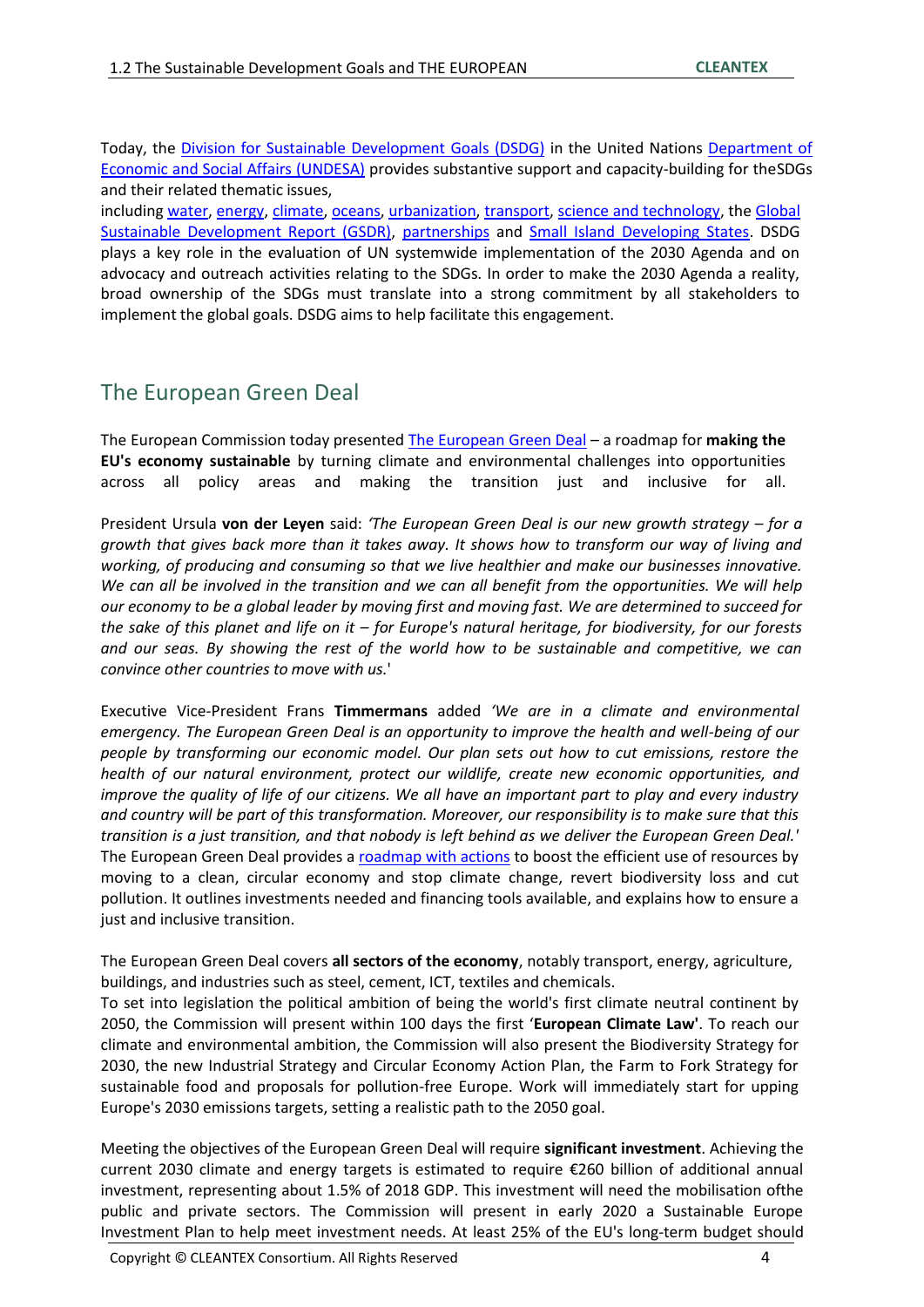be dedicated to climate action, and the European Investment Bank, Europe's climate bank, will provide further support. For the private sector to contribute to financing the green transition, the Commission will present a Green Financing Strategy in 2020.

Fighting climate change and environmental degradation is a common endeavour but not all regions and Member States start from the same point. A **Just Transition Mechanism** will support those regions that rely heavily on very carbon intensive activities. It will support the citizens most vulnerable to the transition, providing access to reskilling programmes and employment opportunities in new economic sectors.

In March 2020, the Commission will launch a 'Climate Pact' to **give citizens a voice and role** in designing new actions, sharing information, launching grassroots activities and show-casing solutions that others can follow.

The global challenges of climate change and environmental degradation require a **global response**. The EU will continue to promote its environmental goals and standards in the UN's Biodiversity and Climate Conventions and reinforce its green diplomacy. The G7, G20, international conventions, and bilateral relationships will be used to persuade others to step up their efforts. The EU will also use trade policy to ensure sustainability and it will build partnerships with its neighbours in the Balkans and Africa to help them with their own transitions.

#### **Background**

Climate change and environmental degradation present an existential threat to Europe and the world. To overcome this challenge, Europe needs a new growth strategy that transforms the Union into a modern, resource-efficient and competitive economy where there are no net emissions of greenhouse gases by 2050, where economic growth is decoupled from resource use and where no one and no place is left behind.

The European Union already has a strong track record in reducing its emissions of greenhouse gases while maintaining economic growth. Emissions in 2018 were 23% lower than in 1990 while the Union's GDP grew by 61% in the same period. But more needs to be done. The EU, given its extensive experience, is leading the way in creating a green and inclusive economy.

The Green Deal Communication sets the path for action in the months and years ahead. The Commission's future work will be guided by the public's demand for action and by undeniable scientific evidence as demonstrated most comprehensively by IPCC, IPBES, Global Resources Outlook and EEA SOER 2019 reports. Our proposals will be evidence-based and underpinned by broad consultation.

An overwhelming majority of Europeans consider that protecting the environment is important (95%). Almost 8 in 10 Europeans (77%) say that protection of the environment can boost economic growth. The results of the Eurobarometer survey concerning environmental attitudes of EU citizens confirm the wide public support for environmental legislation at EU level and EU funding for environmentally friendly activities.

## The concept of competitiveness

Competitiveness is the demonstrated ability to design, produce and commercialize an offer that fully, uniquely and continuously fulfils the needs of targeted market segments, while connecting with and drawing resources from the business environment, and achieving a sustainable return on the resources employed.

The levels of competitiveness

- ► *This level assesses whether companies are managed according to best practices, need resources, and whether they have competencies to manage those resources.*
- ► *Business ecosystem This level assesses whether the local business ecosystem, which is made up of business support institutions, supplies enterprises with the resources or competences they need to be competitive.*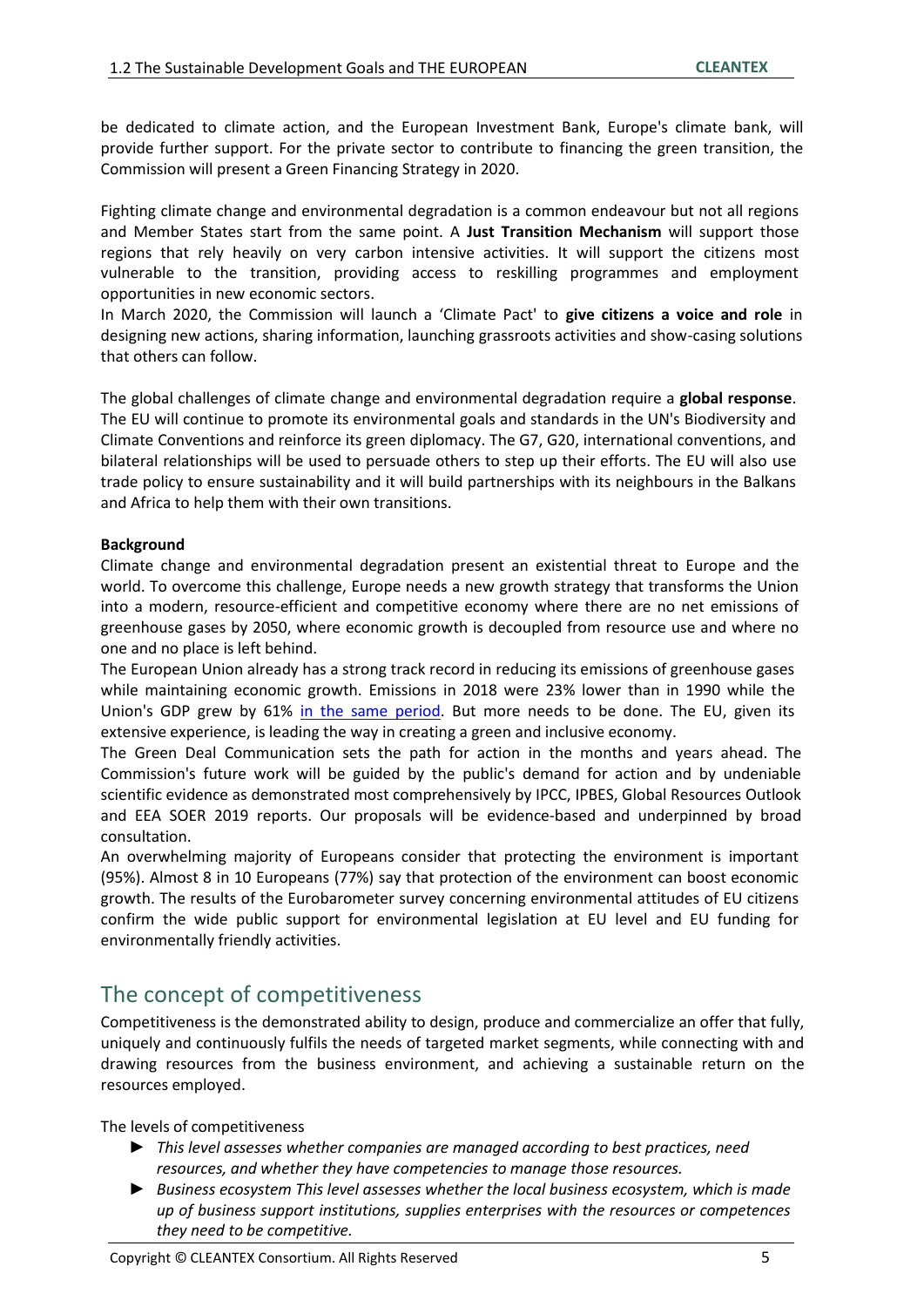► *National environment This level assesses the macro-economic and regulatory environment enterprises operate under. The national environment is primarily set by government.*

The pillars of competitiveness:

- ► *Compete: the static ability to meet market expectations*
- ► *Connect: communications with other actors in the market, getting info on what is happening in the market and what is required.*
- ► *Change: using this information to anticipate market trends, and adapt to them, dynamically changing with the market*

When we speak about competitiveness, we know that is not only about costs and profitability but involves how countries, sectors and firms manage socio-economic and environmental resources to achieve greater prosperity, in both the short and long term (Esty and Sharnovitz, 2013). For example, economic resources can be used at a country level to promote additional economic growth, human capital development, redistribution, equality and well-being.

At sectoral level, the interactions between companies can generate economies of scale, technological development, innovation and efficient resource use. At firm level, the impacts on the environment and the use of natural resources can influence the level of development and the wellbeing of populations. For these reasons, the multiple interactions between the different economic levels and the different socio- economic and environmental dimensions should be taken into account in the planning of a sustainable competitiveness approaches. This broader definition of competitiveness can be described using the concept of 'sustainable competitiveness' and this is based on the idea that competitiveness today should be reached without compromising the possibility of competitiveness tomorrow. It includes elements of high-quality growth, resource management, social equality, human development and well-being. Within this context, the concepts of social and environmental sustainability are linked to that of competitiveness.

- ► *Sustainable competitiveness is defined as the set of institutions, policies and factors that make a nation productive over the longer term, while ensuring social and environmental sustainability.*
	- Inclusion and equality: An inclusive society ensures that all citizens benefit from economic growth and contribute to the prosperity of their own country. Social inclusion and equality are fundamental for stability, social cohesion and long-term development. Any type of exclusion and inequality that prevents people from participating in the following activities can undermine the social stability, the integration and development of social and human capital, with negative consequences on productiveness and long-term competitiveness:
		- 1. social activities, such as education, health services and the welfare state;
		- 2. political activities, such as involvement in participative decision-making processes andelections;
		- 3. economic activities, such as business development, job markets, job training and fairremuneration
	- Equity and cohesion: Equal opportunities, clear legislation and equal rights must be guaranteed for all members of society. This should include the possibility of developing individual talents, accessing resources and having anequal distribution of benefits with limited income disparities.
	- Resilience: A social system characterised by inclusion, equity and cohesion is more likely to be able to absorb temporary or permanent shocks and to adapt quickly to changing conditions. For this reason, a well-developed welfare state is particularly useful to reduce the impacts that unexpected events could generate on society and to help groups of citizens recover from unemploymentand illness.
		- Culture: The promotion of a culture of equality, sustainable lifestyles, peace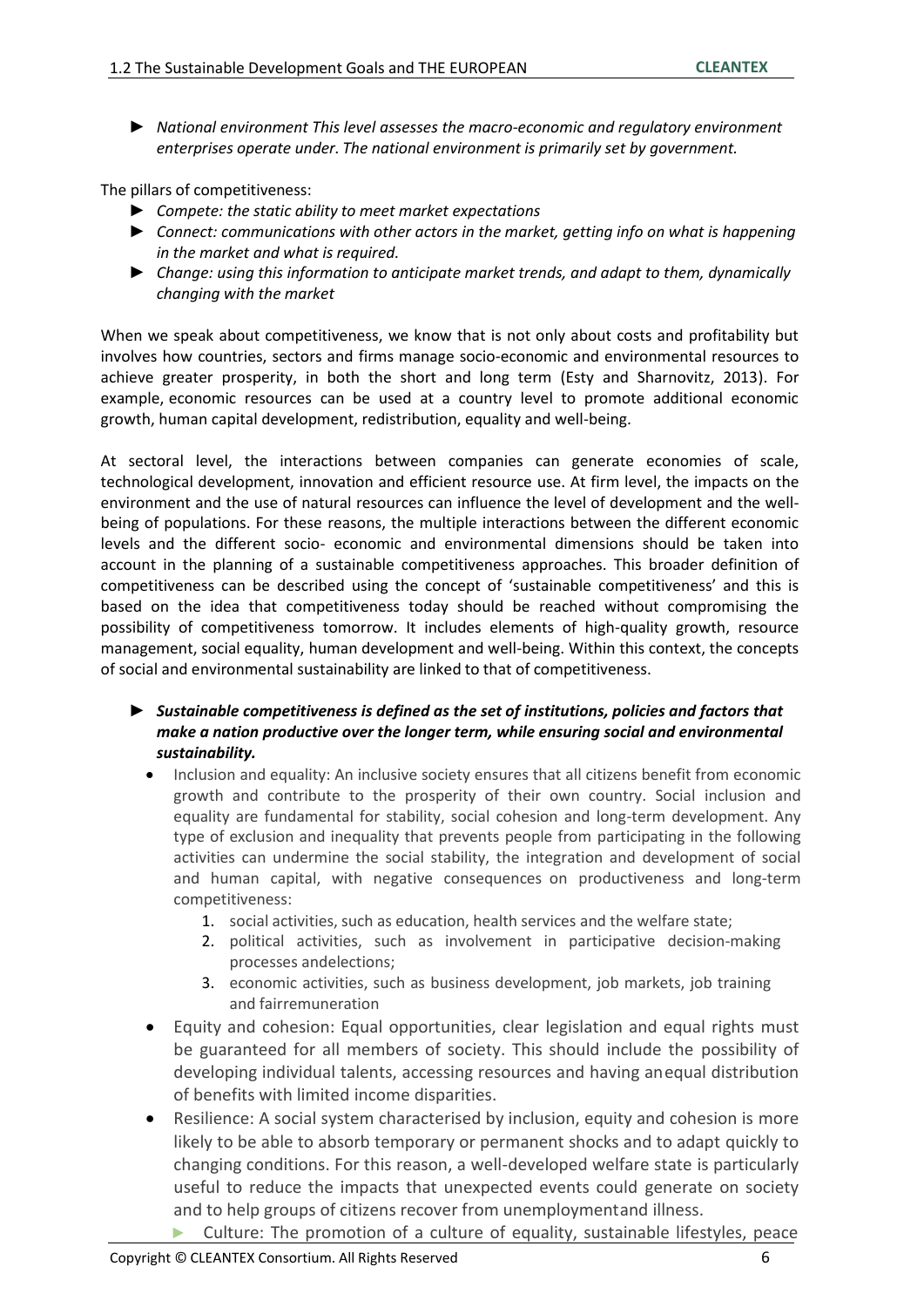and the appreciation of cultural diversity can increase social stability and the interactions between members of society.

### Competitiveness and social sustainability

- ► *Social sustainability is defined as the institutions, policies and factors that enable all members of society to experience the best possible health, participation and security, and which maximise their potential to contribute to and benefit from the economic prosperity of the country in which they live.*
- Long-term economic growth: A short-term profit maximisation perspective should be

re placed by an economic growth perspective that is oriented to generate benefits in the long term. Within this context, economic growth should be able to sustain itself through the adoption of strategies that manage economic, social and environmental resources from a sustainable and long-term perspective. **I** Investments: Infrastructure, human capital and research and development should be promoted to increase efficiency and competitiveness and to reduce overall production costs.

- Specialisation and diversification: The economic sectors that can provide a competitive advantage in international markets should be given particular attention in the policies for competitiveness. Finance: Financial support, from both private and public sectors, is needed to promote the development of business activities and to increase competitiveness on the national and international markets.
- Access to economic resources and clear legislation: The possibility of having equal rights in the use of economic resources, together with clear legislation in terms of ownership and control, and a consistent and effective framework in 20 terms of illegal activities, are fundamental elements needed to promote investment, economic growth and an increase in competitiveness
- Trade restrictions and market distortions: International legislation should contribute to reducing trade restrictions and avoiding the market distortions that can prevent improvements in efficiency and productivity and can generate an unequal distribution of opportunities between countries and business activities.
- Accounting framework: The development of a consistent accounting framework can be useful to increase the transparency of the activities in the public and private sector. This will also facilitate comparisons of the performances and practices of the different business initiatives.
- Resilience: The recovery capacity of the economic system, recently hit by different financial shocks, and its ability to enhance financial stability should be strengthened by improving the regulation and monitoring of global financial markets and institutions and by implementing macro-prudential policies to guarantee sustainable economic growth in financial terms. An efficient financial market is nowadays considered to be a core characteristic of the economic competitiveness of a country.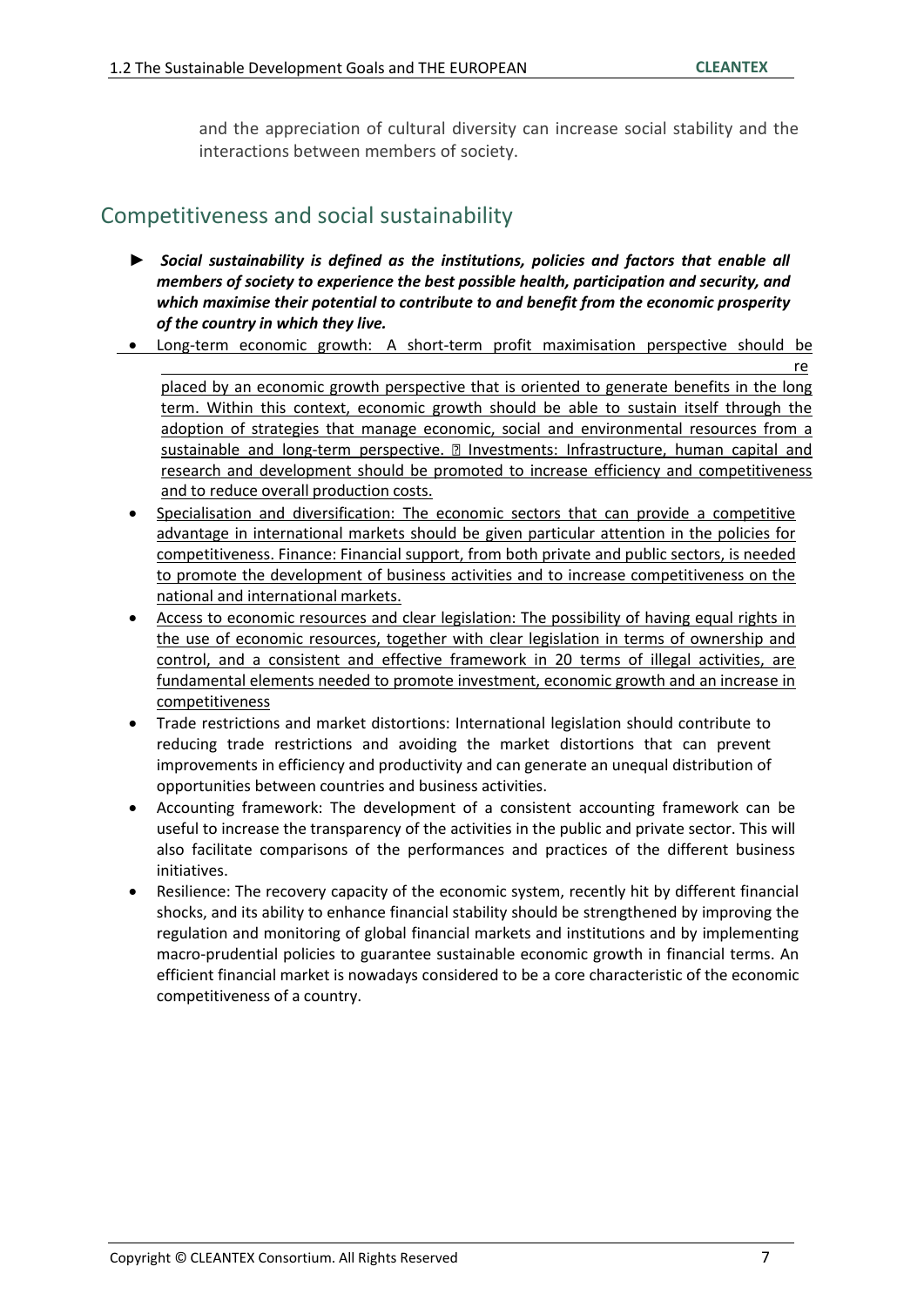## Competitiveness and environmental sustainability

- ► *Environmental sustainability is defined as the institutions, policies and factors that ensure efficient management of resources to provide prosperity for present and future generations*
- Long-term perspective: A long-term perspective should be adopted in the management of the natural environment. Short-term profit maximisation strategies adopted by governments and business activities should be replaced by policies oriented to the preservation resources in accordance with the principles of renovation and carrying capacity.
- Resilience: Limited impacts on environment and sustainable use of natural resources contribute to increase the resilience of the natural system, improve the adaptability of society and reduce the costs of unexpected events.  $\mathbb D$  Uncertainty and precautionary principle: Human societies should recognise thatthey cannot be completely aware of the impacts that human actions can have on the present and future environment. For this reason, a precautionary principle should be adopted in the management of natural systems. The study of sustainable development requires a deep understanding of human-induced changes.
- Intergenerational approach: The inclusion of the value and preferences of thepresent and future generations should be taken into account in decisions related to the use of the natural environment.
- Vulnerability and exposure: A set of policies oriented to reduce the exposure and the vulnerability of the socio-economic environment should be established to minimise the impact that extreme environmental shocks and disasters couldhave at both local and global levels